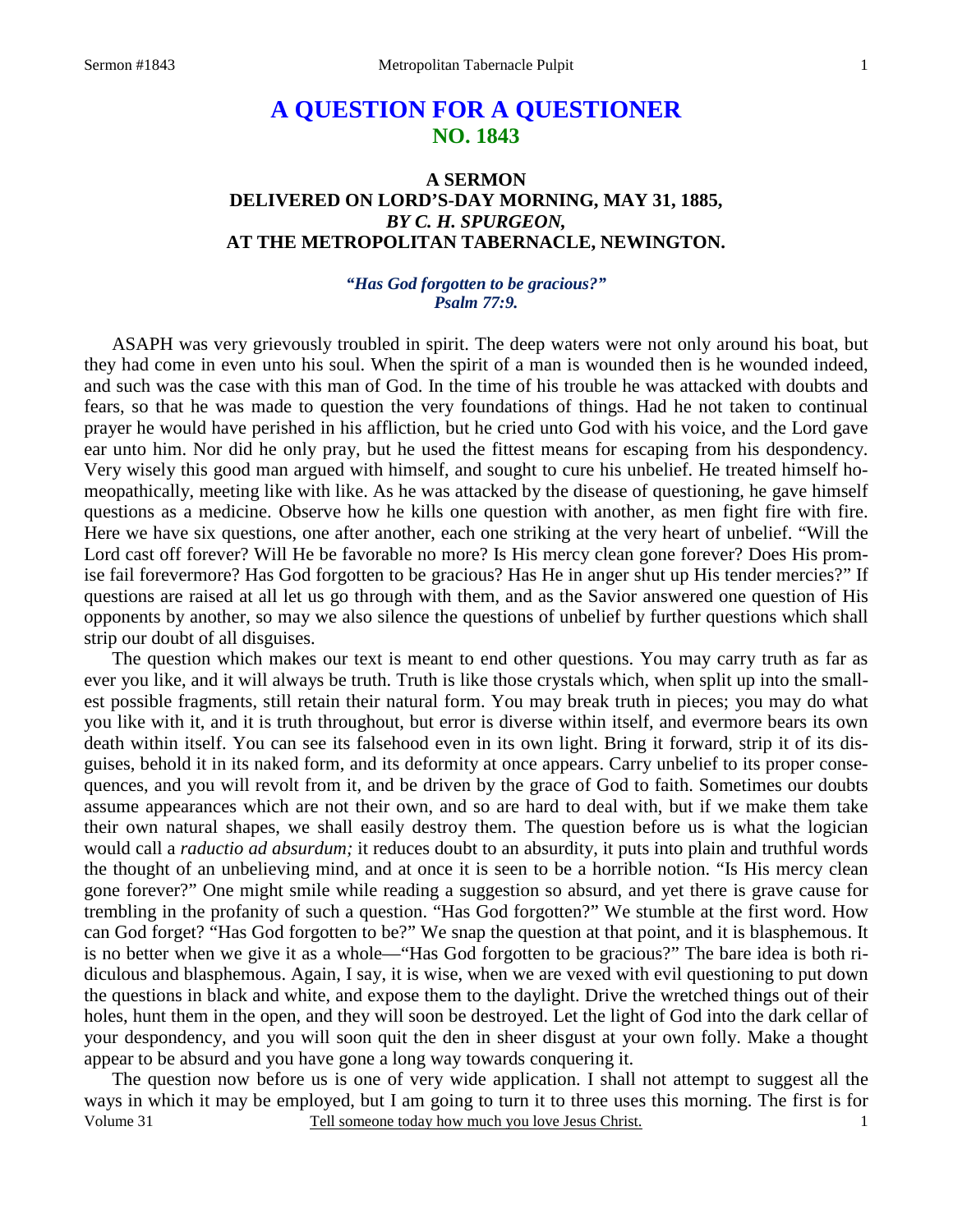*the man of God in distress*. Let him take this question, and put it to his own reason and common sense, and especially to his own faith, "Has God forgotten to be gracious?" When we have handled the question in that way, we will pass it over to *the seeking sinner who is despondent,* and we will ask him whether he really believes that God has forgotten to be gracious. When this is done, we may have a moment or two left for *the Christian worker who is dispirited,* who cannot do his work as he would wish to do, and who mourns over the little result coming from it. "Has God forgotten to be gracious?" Will you be allowed to go forth weeping, bearing precious seed, and will you never come again rejoicing, bringing your sheaves with you? We shall have quite enough matter to fill up our time, and many fragments remaining when the feast is over. May God the Holy Spirit bless the word!

**I.** To THE MAN OF GOD IN DISTRESS, this question is commended, "Has God forgotten to be gracious?"

 *What kind of distress is that which suggests such a question?* Where had Asaph been? In what darkness had he wandered? In what tangled wood had he lost himself? How came he to get such a thought into his mind?

 I answer first; this good man had been troubled by unanswered prayers. "In the day of my trouble," he says—"In the day of my trouble I sought the Lord," and he seems to say that though he sought the Lord his griefs were not removed. He was burdened, and he cried unto God beneath the burden, but the burden was not lightened. He was in darkness, and he craved for light, but not a star shone forth. Nothing is more grievous to the sincere pleader than to feel that his petitions are not heeded by his God. It is a sad business to have gone up, like Elijah's servant, seven times, and yet to have seen no cloud upon the sky in answer to your persistence. It tries a man to spend all night in wrestling, and to have won no blessing from the covenant angel. To ask, and not to receive; to seek, and not to find; to knock, and to see no open door—these are serious trials to the heart, and tend to extort the question, "Has God forgotten to be gracious?" Unanswered prayer is very staggering even to strong faith, but the weak faith of a tried believer is hard put to it by long delays and threatened denials. When the mercy seat itself ceases to yield us aid, what can we do? You will not wonder, then, considering your own tendency to doubt, that this man of God, when his prayers did not bring him deliverance, cried out, "Has God forgotten to be gracious?"

 Besides that, he was enduring continued suffering. Our text says, "My sore ran in the night." His wound was always bleeding; there was no cessation to his pain. At night he woke up and wished it were morning, and when the daylight came he wished for night again, if, perhaps, he might obtain relief, but none came. Pain of body, when it is continuous and severe, is exceedingly trying to our feeble spirits, but agony of soul is worse still. Give me the rack sooner than despair. Do you know what it is to have a keen thought working like an auger into your brain? Has Satan seemed to pierce and drill your mind with a sharp, cutting thought that would not be put aside? It is torment indeed to have a worm gnawing at your heart, a fire consuming your spirit; yet a true child of God may be thus tormented. When Asaph had prayed for relief, and the relief did not come, the temptation came to him to ask, "Am I always to suffer? Will the Lord never relieve me? It is written, 'He heals the broken in heart, and binds up their wounds'; has He ceased from that sacred surgery? Has God forgotten to be gracious?"

 In addition to this, the man of God was in a state of mind in which his depression had become entrenched. He says, "My soul refused to be comforted." Many plasters were at hand, but he could not lay them upon the wound, many cordials offered themselves, but he could not receive them—his throat seemed closed. The meadows were green, but the gate was nailed up, and the sheep could not get in, the brooks flowed softly, but he could not reach their edge to lie down and drink. Asaph was lying at the pool of Bethesda, and he saw others step in to be healed, but he had no man to put him into the pool when the waters were troubled. His mind had become confirmed in its despondency, and his soul refused to be comforted.

 More than that, there seemed to be a failure of the means of grace for him. "I remembered God, and was troubled." Some of God's people go up to the house of the Lord where they were accustomed to unite in worship with delight, but they have no delight now, they even go to the communion table, and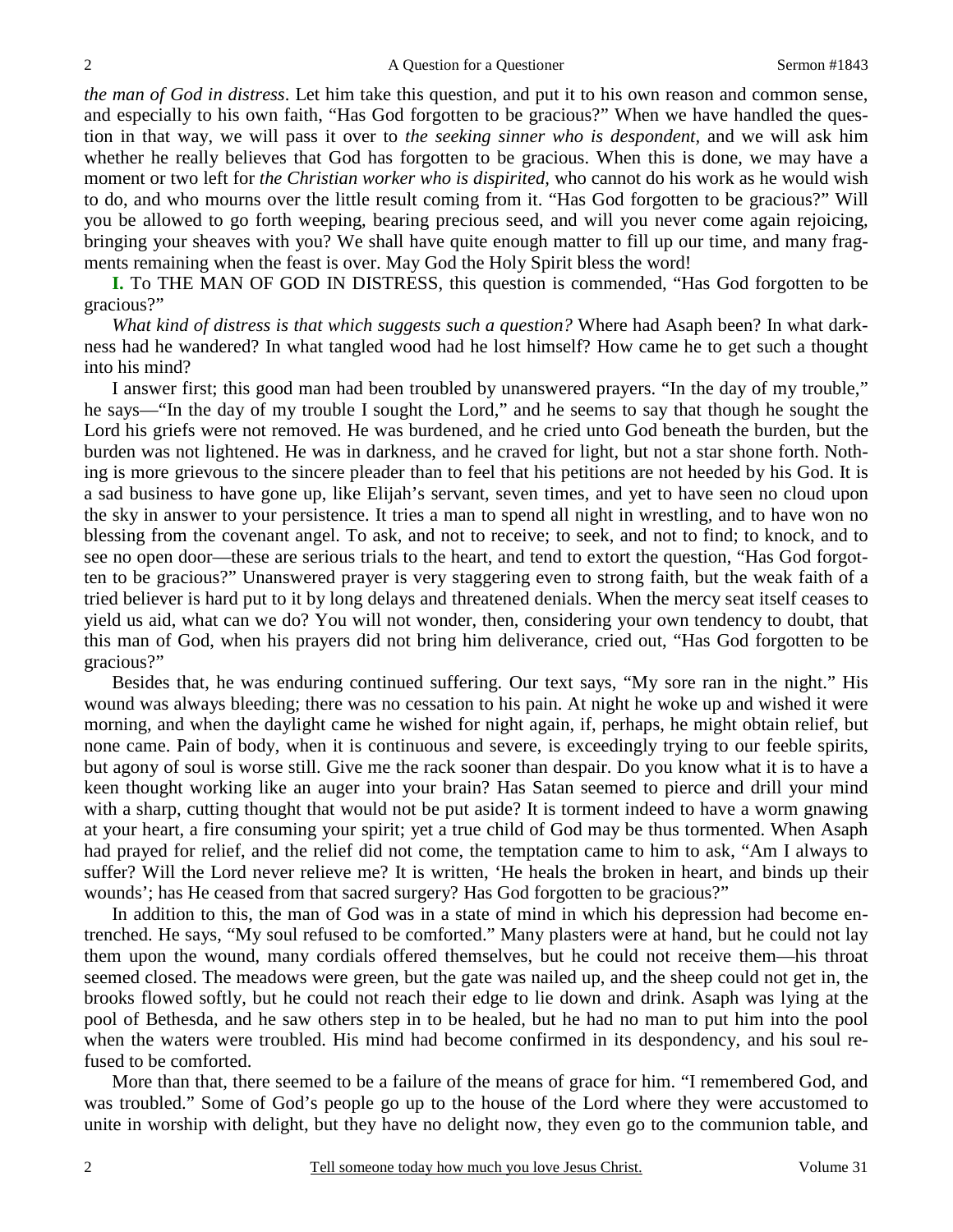#### Sermon #1843 **A** Question for a Questioner 3

eat the bread and drink the wine, but they do not receive the body and blood of Christ to the joy of their faith. Soon they get to their chambers, open their Bibles, and bow their knees, and remember God, but every verse seems to condemn them, their prayers accuse them, and God Himself seems turned to be their enemy, and then it is little wonder that unbelief exclaims, "Has God forgotten to be gracious?"

 At the back of all this there was another trouble for Asaph, namely, that he could not sleep. He says, "You hold my eyes waking." It seemed as if the Lord Himself held up his eyelids, and would not let them close in sleep. Others on their beds were refreshed with "kind nature's sweet restorer, balmy sleep." But when Asaph sought his couch he was more unrestful there than when he was engaged in the business of the day. We may speak of sleeplessness very lightly, but among afflictions it is one of the worst that can happen to men. When the chamber of repose becomes a furnace of anguish it goes hard with a man. When the Psalmist could not find even a transient respite in sleep, his weakness and misery drove him to say, "Has God forgotten to be gracious?"

 Moreover, there was one thing more; he lost the faculty of telling out his grief, "I am so troubled that I cannot speak." There are some people to whom we would not tell our trouble, for we know they could not understand it, for they have never been in deep waters themselves, there are others to whom we could not tell our trouble, though they might help us, because we feel ashamed to do so. To be compelled to silence is a terrible increase to anguish; the torrent is swollen when its free course is prevented. A mute sorrow is sorrow indeed. The grief that can talk will soon pass away, that misery which is wordless is endless. The brook that ripples and prattles as it flows is shallow, but deep waters are silent in their flow. When a man falls under the power of a mute spirit it needs Christ Himself to come and cast the devil out of him, for he is brought into a very grievous captivity. We, who know what a poor thing human nature is when it is brought into affliction, are not surprised that the man of God said in such a case, "Has God forgotten to be gracious?"

 Having thus, you see, put the doubt in the most apologetic style, and mentioned the excuses which might mitigate the sin of the question, I am now going to expose its unreasonableness and sinfulness, by considering, *what answers we may give to such a question?* I shall endeavor to answer it by making it answer itself—

 "Has God forgotten to be gracious?" Answer: Has God forgotten anything? If He could forget, could He be God? Is it not absurd to speak of Him as short of memory, of whose understanding there is no searching? Shall we speak of Him as forgetting, when to His mind all things are present, and the past and the future are ever before Him as in a map which lies open before the beholder's eyes? Oh child of God, why do you talk thus? Oh troubled heart, will you insult your God, will you narrow the infinity of His mind? Can God forget? You are forgetful. Perhaps you can scarcely remember from hour to hour your own words and your own promises, but is the Lord such a one as you are? Not even the least thing is passed over by Him. He has not forgotten the young ravens in their nests, but He hears when they cry. He has not forgotten a single blade of grass, but gives to each its own drop of dew. He has not forgotten the sea-monsters down deep in the caverns of the ocean. He has not forgotten a worm that hides itself away beneath the sod; therefore banish the thought once for all, that your God has forgotten anything, much less that He has forgotten to be gracious.

 "Has God forgotten to be gracious?" Then He has forgotten an old, long, ancient, yes, eternal habit of His heart. Have you not heard that His mercy endures forever? Did He not light up the lamps of heaven because of His mercy? Do we not sing, "To Him that made great lights: for His mercy endures forever. The sun to rule by day, and the moon and stars to rule by night: for His mercy endures forever"? Since the creation has He not in providence always been gracious? Is it not His rule to open His hand, and supply the need of every living thing? Did He not give His Son to redeem mankind? Has He not sent His Spirit to turn men from darkness to light? After having been gracious all these myriads of ages, after having manifested His love and His grace at such a costly rate, has He forgotten it? You, O man, take up a practice, and you lay it down, you do a thing now and then, and then you cease from your way, but shall the eternal God who has always been gracious forget to be gracious? Oh, Lord, forgive the thought.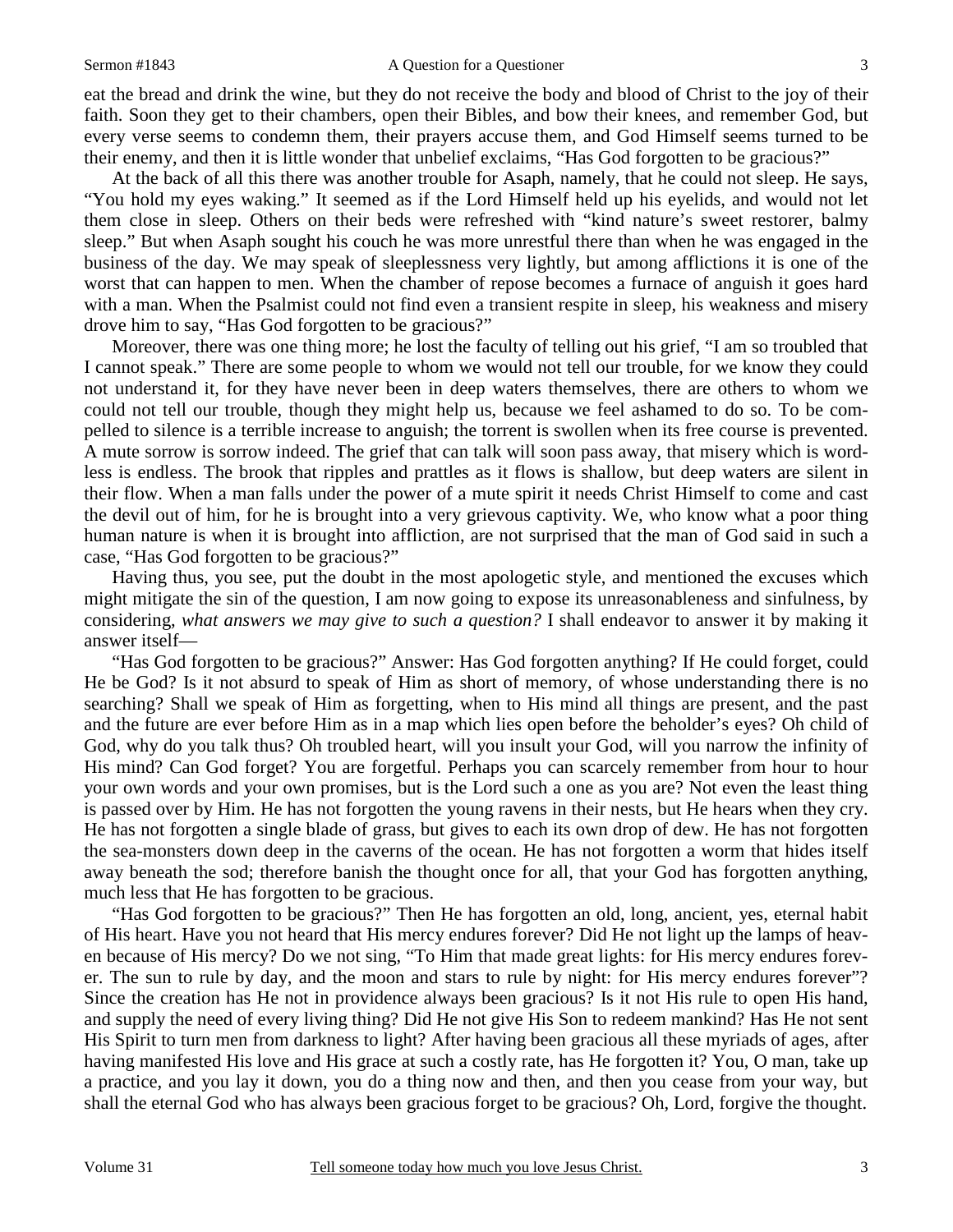"Has God forgotten to be gracious?" Why, then, He must have forgotten His purpose! Have you not heard that before the earth was He purposed to redeem unto Himself a people who should be His own chosen, His children, His peculiar treasure, a people near unto Him? Before He made the heavens and the earth, had He not planned in His own mind that He would manifest the fullness of His grace toward His people in Christ Jesus, and do you think that He has turned from His eternal purpose, torn up His divine decrees, and burned the book of life, and changed the whole course of His operations among the sons of men? Do you know what you are doing to talk so? Does He not say, "I am the Lord, I change not; therefore you sons of Jacob are not consumed"? Has He said, and will He not do it? Has He purposed, and shall it not come to pass? Banish, then, the thought of His forgetting to be gracious.

 "Has God forgotten to be gracious?" Then He must have forgotten His own *covenant,* for what was the purport of His covenant with Jesus Christ, the second Adam, on the behalf of His people? Is it not called a covenant of grace? Is not grace the spirit and tenor and object of it? Of old He said, "I will be gracious to whom I will be gracious, and will show mercy on whom I will show mercy"; and in His covenant He ordains to show this grace to as many as are in Christ Jesus. Now, if a man's covenant is confirmed it stands fast. Nothing that occurs after a covenant has been made can alter it, and God having once made a covenant turns not from His promise and His oath. The law, which was four hundred and thirty years after the covenant made with Abraham could not change the promises which the Lord had made to the believing seed, neither can any accident or unforeseen circumstance make the covenant of grace null and void, indeed, there are no accidents with God, nor any unforeseen circumstances with Him. He has lifted His hand to heaven and has sworn, He has declared, "If My covenant is not with day and night, then will I cast away the seed of Jacob." The Lord has not forgotten His covenant with day and night; neither will He cast off His believing people. He cannot, therefore, forget to be gracious.

 More than that, when you say, "Has God forgotten to be gracious?" do you not forget, that in such a case He must have forgotten *His own glory,* for the main of His glory lies in His grace. In that which He does, out of free favor and love to undeserving, ill-deserving, hell-deserving men, He displays the meridian splendor of His glory. His power, His wisdom, and His immutability praise Him, but in the forefront of all shines out His grace. This is His darling attribute; by this He is illustrious on earth and in heaven above. Has God forgotten His own glory? Does a man forget his honor? Does a man turn aside from his own name and fame? He may do so in a moment of madness, but the thrice holy God has not forgotten the glory of His name, nor forgotten to be gracious.

 Listen, and let unbelief stand rebuked. If God has forgotten to be gracious, then He must have forgotten *His own Son,* He must have forgotten Calvary and the expiatory sacrifice offered there, He must have forgotten Him that is ever with Him at His right hand, making intercession for transgressors, He must have forgotten His pledge to Him that He shall see of the travail of His soul and be satisfied. Can you conceive that? It is verging upon blasphemy to suppose such a thing, yet it must be that He has forgotten His own Son if He has forgotten to be gracious.

 Once more, if this were the case, the Lord must have forgotten *His own Self,* for grace is of the essence of His nature, since God is love. *We* forget ourselves and disgrace ourselves, but God cannot do so. Oh beloved, it is part and parcel of God's own nature that He should show mercy to the guilty and be gracious to those who trust in Him. Have you forgotten as a father your children? Can a woman forget her sucking child that she should not have compassion upon the son of her womb? These things are barely possible, but it is utterly impossible that the great Father should forget Himself by forgetting His children, that the great Lord who has taken us to be His peculiar heritage and His jewels should cease to value us and forget to be gracious to us.

 I think I hear someone say, "I do not think God has forgotten to be gracious *except to me."* Does God make any exceptions? Does He not speak universally when He addresses His children? Remember, if God forgot to be gracious to one of His believing people He might forget to be gracious to them all. If there were one instance found in which His love failed, then the foundations would be removed, and what could the righteous do? The Good Shepherd does not preserve some of His sheep, but all of them, and it is not concerning the strong ones of His flock that He says, "I give unto My sheep eternal life, and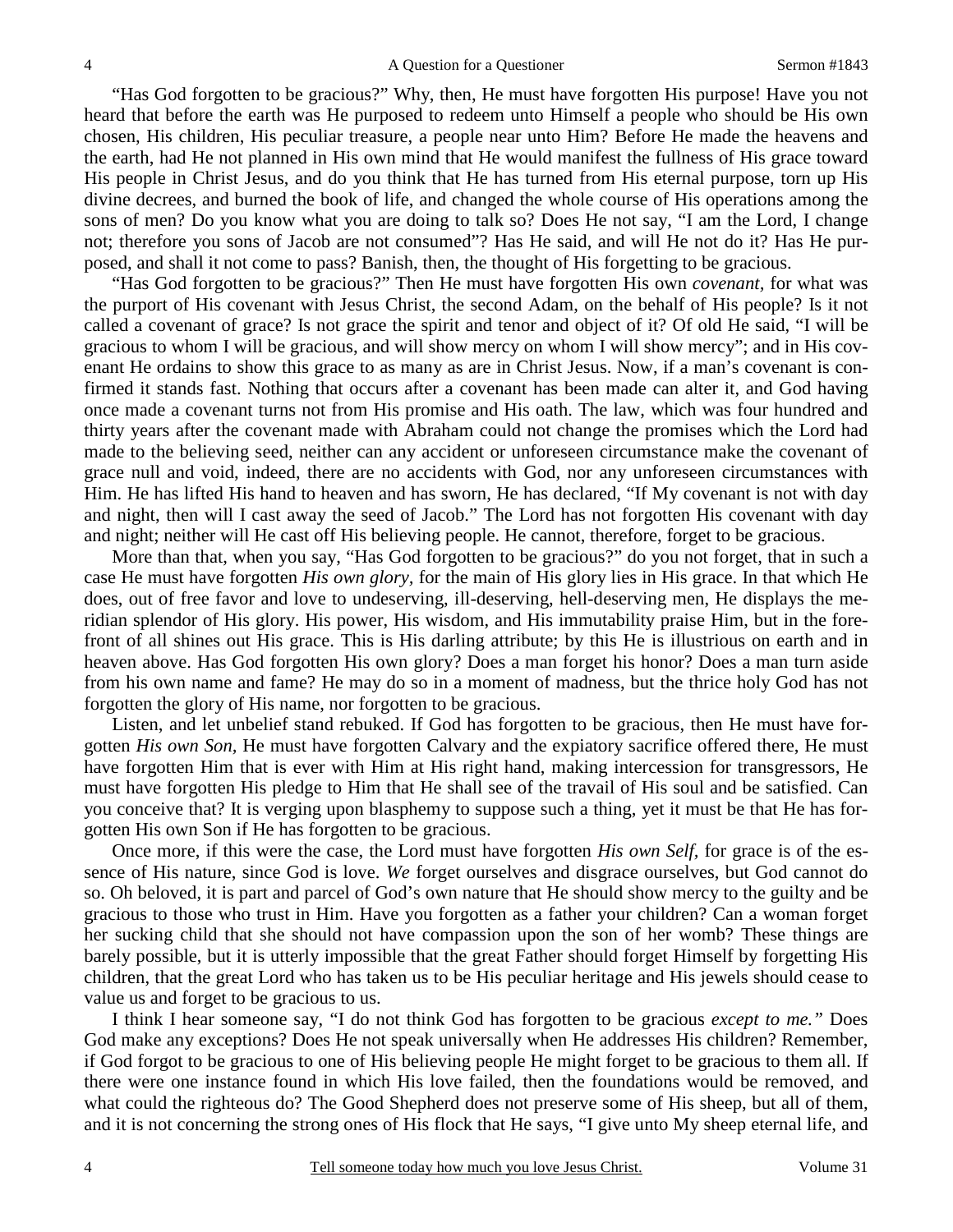they shall never perish," but He has said it of all the sheep, yes, and of the smallest lamb of all the flock, of the most scabbed and wounded, of all that He has purchased with His blood. The Lord has not forgotten Himself in any one instance, but He is faithful to all believers.

 Now, let us attend to *the amendment of the question*. Shall I tell you, friend, you who have put this question, what the true question is which you ought to ask yourself? It is not, "Has God forgotten to be gracious?" but "Have you forgotten to be grateful?" Why, you enjoy many mercies even now. It is grace which allows you to live after having asked such a vile question. Grace is all around you, if you will but open your eyes, or your ears. You had not been spared after so much sin if God had forgotten to be gracious.

 Listen: Have you not forgotten to be believing? God's word is true, why do you doubt it? Is He a liar? Has He ever played you false? Which promise of His has failed? Time was when you did trust Him; then you knew He was gracious, but you are doubting now without just cause, you are permitting an evil heart of unbelief to draw you aside from the living God. Know this, and repent of it, and trust your best Friend.

 Have you not also forgotten to be reverent? Otherwise how could you ask such a question? Should a man say of God that He has forgotten to be gracious? Should he imagine such a thing? Should the keenest grief drive to such profanity? Shall a living man complain, a man for the punishment of his sins? Shall anyone of us begin to doubt that grace, which has kept us out of the bottomless pit, and spared us to this hour? Oh, heir of glory, favored as you have been to bathe your forehead in the sunlight of heaven full often, and then to lean your head on the Savior's bosom—is it out of your mouth that this question comes—"Has God forgotten to be gracious"? Call it back and bow your head unto the dust, and say, "My Lord, have mercy upon Your servant, that he has even thought thus for an instant."

 "Has God forgotten to be gracious?" Why, surely you have forgotten yourself, or you would not talk so, you have forgotten that you owe everything to your Lord, and are indebted to Him even for the breath in your nostrils. You have forgotten the precious blood of Jesus, you have forgotten the mercy seat, you have forgotten providence, you have forgotten the Holy Spirit, you have forgotten all that the Lord has done for you, surely, you have forgotten all good things, or you would not speak thus. Shake yourself from the dust, arise, and leave the dunghill of your despair, and sing, "His mercy endures forever." Say in your soul—"Though He slay me, yet will I trust in Him."

Thus much to the child of God. May the Holy Spirit, the Comforter, apply it to every troubled heart.

**II.** Furthermore, I desire to talk a little with THE SEEKING SINNER IN DESPONDENCY. You have not yet found joy and peace through believing, and therefore I will first *describe your case,* and what it is that has made you say, "Has God forgotten to be gracious?"

 You labor under a sense of guilt, you know that you have transgressed against God, and you feel that this is a terrible thing, involving wrath to the uttermost. The arrows of God are sticking in your soul, and rankling there. You cannot trifle with sin as you once did; it burns like a fiery poison in your veins! You have been praying to get rid of that sense of sin, but it deepens. The case I am stating is very clear to every child of God, but it is not at all clear to the man who is enduring it. He cries, "The more I pray, the more I go to hear the word, the more I read the Bible, the blacker sinner I seem to be. 'Has God forgotten to be gracious?'"

 Moreover, a sense of weakness is increasing upon you. You thought that you could pray, but now you cannot pray. You thought it the easiest thing in the world to believe, but now the grappling-irons will not lay hold upon the promise, and you find no rest. You cannot now perform those holy acts which you once thought to be so easy. Your power is dried up, your glory is withered. Now you groan out, "I would but I can't repent, then all would be easy. Alas, I have no hope, no strength; I am reduced to utter weakness." *We* understand all this, but you do not, and we do not wonder at your crying—"Has God forgotten to be gracious." "Oh, but sir, I have been crying to God that He would be pleased to deliver me from sin, but the more I try to be holy the more I am tempted, I never knew such horrible thoughts before, nor discovered such filthiness in my nature before. When I get up in the morning I resolve that I will go straight all the day, and before long I am more crooked than ever. I feel worse rather than better.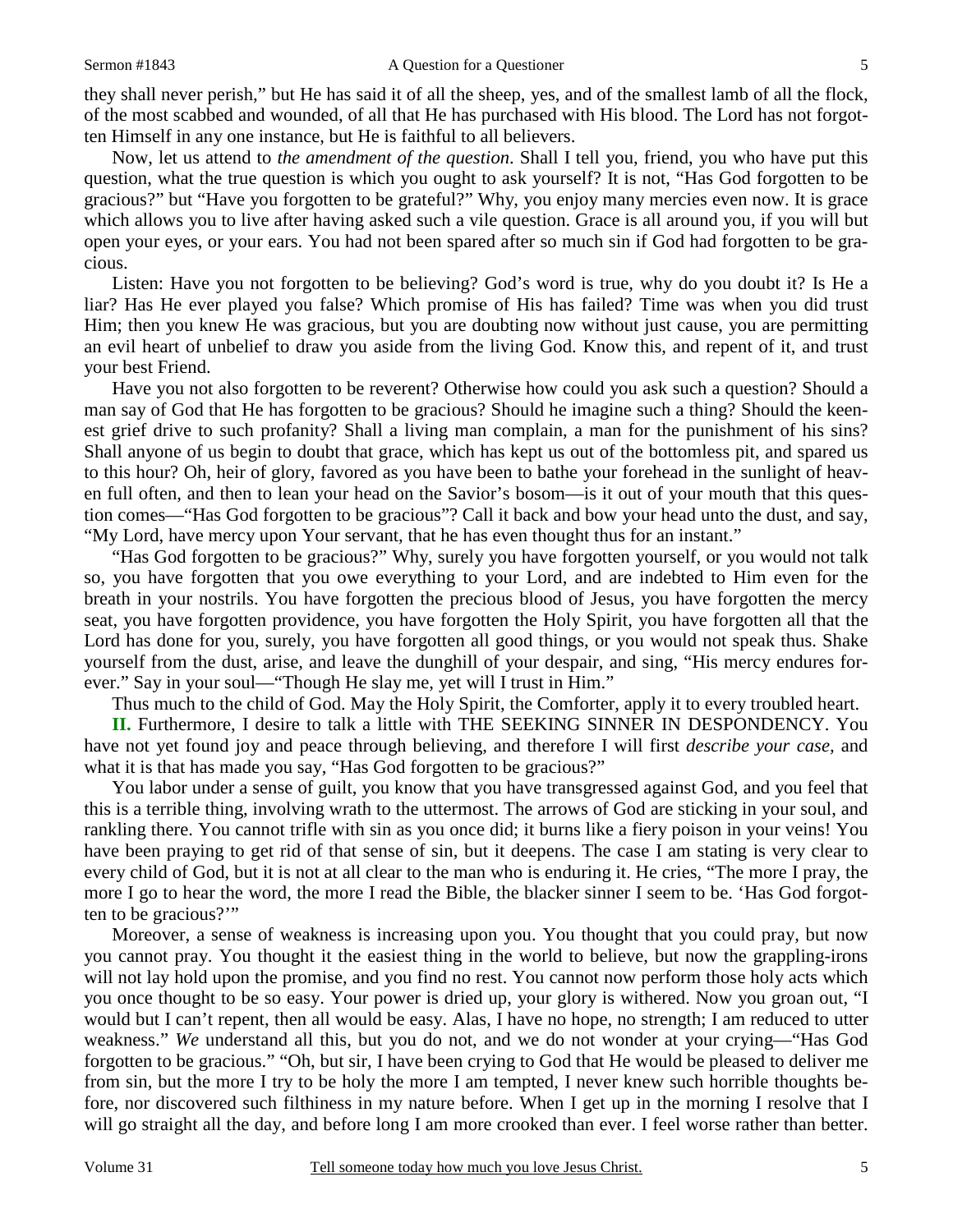The world tempts me, the devil tempts me, the flesh tempts me, everything is wrong with me. 'Has God forgotten to be gracious?' I have prayed the Lord to give me peace, and He promises to give rest, but I am more uneasy than ever, and cannot rest where I used to. I used to be very happy when I was at chapel on Sunday, I thought I was doing well to be at public worship, but now I fear that I only go as a formalist, and therefore I mock God, and make matters worse. I rested once in being a teetotaler, in being a hard-working, honest, sober man, but now I see that I must be born again. I used to rest once in the idea that I was becoming quite religious, but now it seems to me that my betterness is a hollow sham, and all my old nests are pulled down."

 My friend, I perfectly understand your case, and think well of it, for the same has happened to many of us. You must be divorced from self before you can be married to Christ, and that divorce must be made most clear and plain, or Jesus will never make a match with you. You must come clear away from self-righteousness, self-trust, self-hope, or else one of these days, when Jesus has saved you, there might be a doubt as to whether He is to have all the glory, or to go halves with self. He makes you nothing that He may be all in all to you. He grinds you to the dust that He may lift you out of it forever. Meanwhile, I do not wonder that the question crosses your mind, "Has God forgotten to be gracious?"

 Let me *show how wrong the question is*. "Has God forgotten to be gracious?" If He has, He has forgotten what He used to know right well. David was foul with his adultery—remember that fifty-first Psalm—but how sweet was the prophet's message to the penitent king, "The Lord has put away your sin; you shall not die!" "Wash me, and I shall be whiter than snow," was a prayer most graciously answered in that royal sinner's case. Remember Jonah, and how he went down to the bottom of the mountains in the whale's belly, and was brought even to hell's door, yet he lived to sing "Salvation is of the Lord," and was brought out of the depths of the sea. Remember Manasseh, who shed innocent blood very much, and yet the grace of God brought him among thorns, and made him a humble servant of the Lord. Remember Peter, how he denied his Master, but his Master forgave him, and bade him feed His sheep. Forget not the dying thief, and how in the extremity of death, filled with all the agonies of crucifixion, he looked to the Lord, and the Lord looked on him, and that day he was with the King in paradise. Think also of Saul of Tarsus, that chief of sinners, who breathed out threats against the people of God, and yet was struck down, and before long, was in mercy raised up again, and ordained to be a chosen vessel to bear the gospel among the heathen. If God has forgotten to be gracious, He has forgotten a line of things in which He has worked great wonders, and in which His heart delighted from of old. It cannot be that He will turn away from that which is so dear to Him.

 "Has God forgotten to be gracious?" Then why are all the old arrangements for grace still standing? There is the mercy seat, surely that would have been taken away if God had forgotten to be gracious. The gospel is preached to you, and this is its assurance, "Whosoever believes in Him is not condemned." If the Lord had forgotten to be gracious He would not have mocked you with empty words.

 Our Lord Jesus Christ Himself is still living, and still stands as a priest to make intercession for transgressors. Would that be the case if God had forgotten to be gracious? The Holy Spirit is still at work convincing and converting, would that be so if God had forgotten to be gracious? Oh brothers and sisters, while Calvary is still a fact, and the Christ has gone into glory bearing His wounds with Him, there is a fountain still filled with blood wherein the guilty may wash. While there is an atoning sacrifice there must be grace for sinners. I cannot enlarge on these points, for time flies so rapidly, but the continuance of the divine arrangements, the continuance of the Son of God as living and pleading, and the mission of the Holy Spirit as striving, regenerating, comforting—all this proves that God has not forgotten to be gracious.

 Remember that God Himself must according to nature be ever gracious so long as men will put their trust in the great sacrifice. He has promised to be gracious to all who confess their sins and forsake them, and look to Christ, and He cannot forget that word without a change which we dare not impute to Him. God might sooner forget to be than forget to be gracious to those to whom He has promised His grace. He has promised to every poor, guilty, confessing soul that will come and put His trust in Christ that He will be gracious in pardoning sin, and so it must be.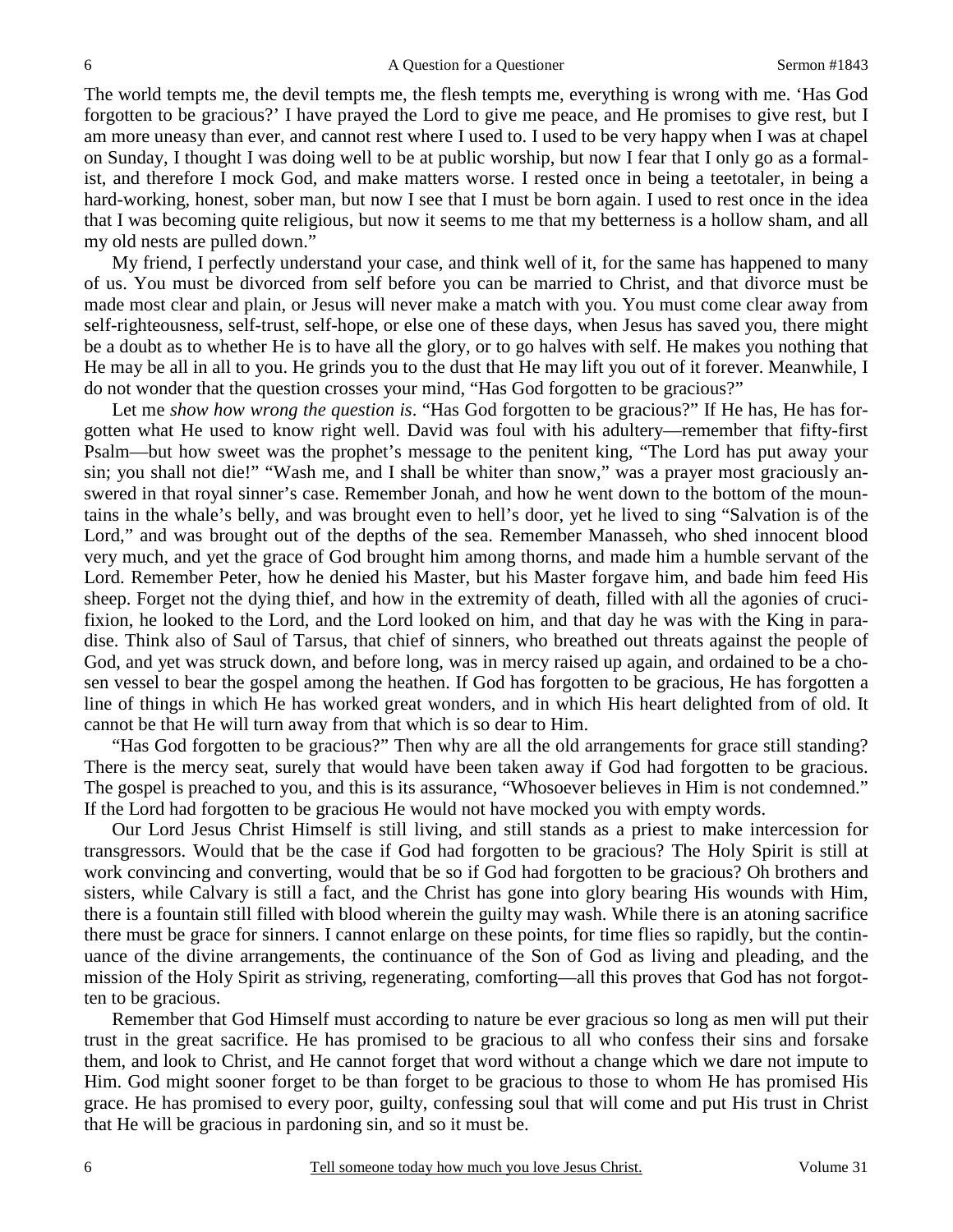I shall come to close quarters with you. I know your despair has driven you to the question, "Has God forgotten to be gracious?" and I would silence it by putting other questions to you. Is it not you that have forgotten to believe in Christ? "I have been praying," says one. That is all very well, but the gospel is, "He that believes and is baptized shall be saved," not "He that prays." "I have been trying to come to Christ." I know that, but I read nothing about this *trying* in Holy Scripture, and I fear your trying is that which keeps you from Jesus. You are told to believe in Christ, not to try to believe. A minister in America, some time ago, was going up the aisle of his church during a revival, when a young man earnestly cried to him, "Sir, can you tell me the way to Christ?" "No," was the answer, very deliberately given, "I cannot tell you the way to Christ." The young man answered, "I beg pardon, I thought you were a minister of the gospel." "So I am," was the reply. "How is it that you cannot tell me the way to Christ?" "My friend," said the minister, *"there is no way to Christ*. He is Himself the way. All that believe in Him are justified from all things. There is no way to Christ; Christ is here." O my hearer, Christ Himself is the way of salvation, and that way comes right down to your feet, and then leads right up to heaven. You have not to make a way to the Way, but at once to run in the way which lies before you. The way begins where you now are, *enter it*. Believe in the Lord Jesus Christ now, and you are saved, and then you will no more ask the question, "Is His mercy clean gone forever?"

 "Oh," says one, "but I have been looking to reform myself and grow better, and I have done a good deal in that way." That is not the gospel, it is all very right and proper, but the gospel is, "He that believes in Him is not condemned." The other day I saw my bees swarming, they hung on a branch of a tree in a living mass; the difficulty was to get them into a hive. My man went with his veil over his face and began to put them into the skep, and I noticed that he was particularly anxious to get the queen bee into it, for if he once had her in the hive the rest would be sure to follow, and remain with her. Now, faith is the queen bee. You may get temperance, love, hope, and all those other bees into the hive, but the main thing is to get simple faith in Christ, and all the rest will come afterwards. Get the queen bee of faith, and all the other virtues will attend her.

 "Alas!" cries one, "I have been listening to the gospel for years." That is quite right, for "faith comes by hearing," but recollect, we are not saved by mere listening, or even by knowing, unless we advance to believing. The letter of the word is not life; it is the spirit of it that saves. When tea was first introduced into this country a person favored a friend with a pound of it. It was exceedingly expensive, and when he met his friend next, he inquired, "Have you tried the tea?" "Yes, but I did not like it at all." "How was that? Everybody else is enraptured with it." "Why," said the other, "we boiled it in a saucepan, threw away the water, and brought the leaves to the table, but they were very hard, and nobody cared for them." Thus many people keep the leaves of form, and throw away the spiritual meaning. They listen to our doctrines, but fail to come to Christ. They throw away the true essence of the gospel, which is faith in Jesus. I pray you, do not act thus with what I preach. Do not bury yourself in my words, or even in the words of Scripture, but pass onward to the life and soul of their meaning, which is Christ Jesus, the sinner's hope. All the aroma of the gospel is in Christ, all the essence of the gospel is in Christ, and you have only to trust Him to enjoy eternal life. You guilty, worthless sinners, you at the gates of hell, you who have nothing to recommend you, you who have no good works or good feelings, simply trust the merits of Christ, and accept the atonement made by His death, and you shall be saved, your sin shall be forgiven, your nature shall be changed, you shall become a new creature in Christ Jesus, and you shall never say again, "Has God forgotten to be gracious?"

**III.** The time has gone; therefore THE DISAPPOINTED WORKER must be content with a few crumbs. You have been working for Christ, dear brother, and have fallen into a very low state of heart, so that you cry, "Has God forgotten to be gracious?" I know what state you are in. You say, "I do not feel as if I could preach; the matter does not flow. I do not feel as if I could teach; I search for instruction, and the more I pull the more I cannot get it." "Has God forgotten to be gracious?" Can He not fill your empty vessel again? Can He not give you stores of thought, emotion, and language? He has used you; can He not do so again? "Ah, but my friends have gone; I am in a village from which the people remove to London, and I lose my best helpers." Or, perhaps you say, "I work in a back street, and eve